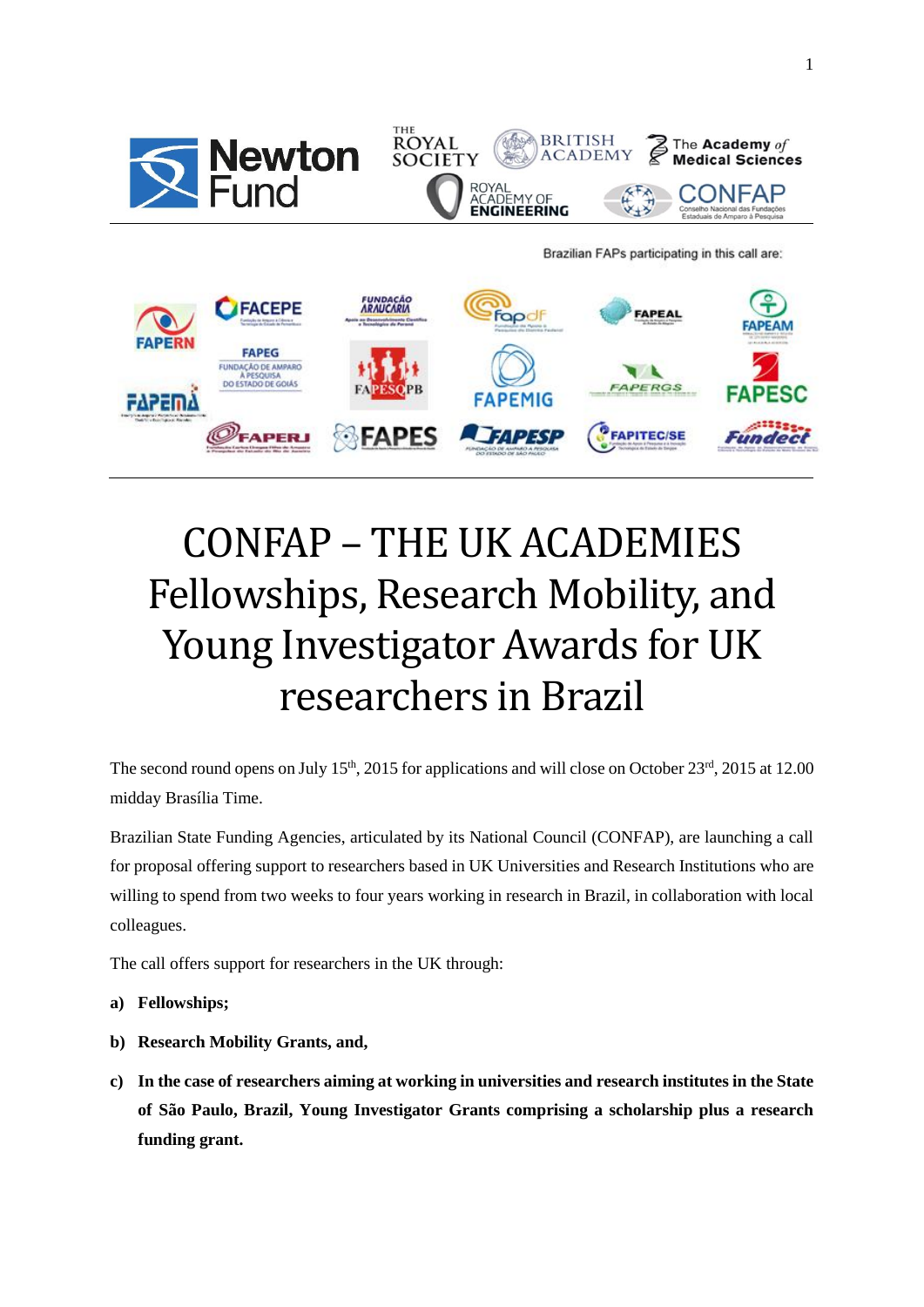These activities are under the auspice of the Newton Fund, an initiative that aims to develop the longterm sustainable growth and welfare of partner countries through building research, innovation capacities, and is part of the UK's Official Development Assistance commitment.

These awards offer an opportunity for the UK researcher to develop the strengths and capabilities of their research groups through training, collaboration and reciprocal visits with a partner in some of the best research groups in the Brazil.

Information about this call can be obtained:

- a) From [fundonewton@confap.org.br;](mailto:fundonewton@confap.org.br) or
- b) For researchers aiming at developing activities in the State of São Paulo, Brazil, from [chamada\\_ukacademies@fapesp.br.](mailto:chamada_ukacademies@fapesp.br)

#### **1 How to apply**

- a) For researchers outside the State of São Paulo applications are available at: [http://sigconfap.ledes.net](http://sigconfap.ledes.net/)
- b) Researchers from the State of São Paulo, or Young Investigators from the UK aiming at receiving funds from FAPESP to work in a university or research institute in the state of São Paulo, Brazil, must send proposals directly to FAPESP. Please follow the specific guidelines for FAPESP at [http://www.fapesp.br/en/8951.](http://www.fapesp.br/en/8951)

#### **2 Eligibility rules**

- a) The applicants must hold a PhD degree:
	- a.1) Young researchers are considered to hold a PhD degree from 2 years to 7 years.
	- a.2) Senior researchers must hold a PhD degree for over 7 years.
- b) The applicants must have a Brazilian-based collaborator as their co-applicant.
- c) The applicants must hold a permanent academic post or postdoctoral fellowship/position in the UK which extends beyond the period of the requested grant;
- d) UK researchers from the natural sciences, engineering, medical sciences (including clinical or patient-oriented research), social sciences and humanities fields, are eligible to apply for support.
- e) For submissions to FAPESP the additional criteria hold, according to the type of support aimed at:
	- e.1) In the case of Post-doctoral Scholarships: the UK researcher must be associated to a FAPESP PI (co-applicant) in charge of an ongoing grant of the following types: Thematic, Young Investigator, or Research, Innovation, and Diffusion of Knowledge Centres.
	- e.2) In the case of researcher mobility support through Visting Researcher Grants: there must be a host researcher (co-applicant) in the State of São Paulo.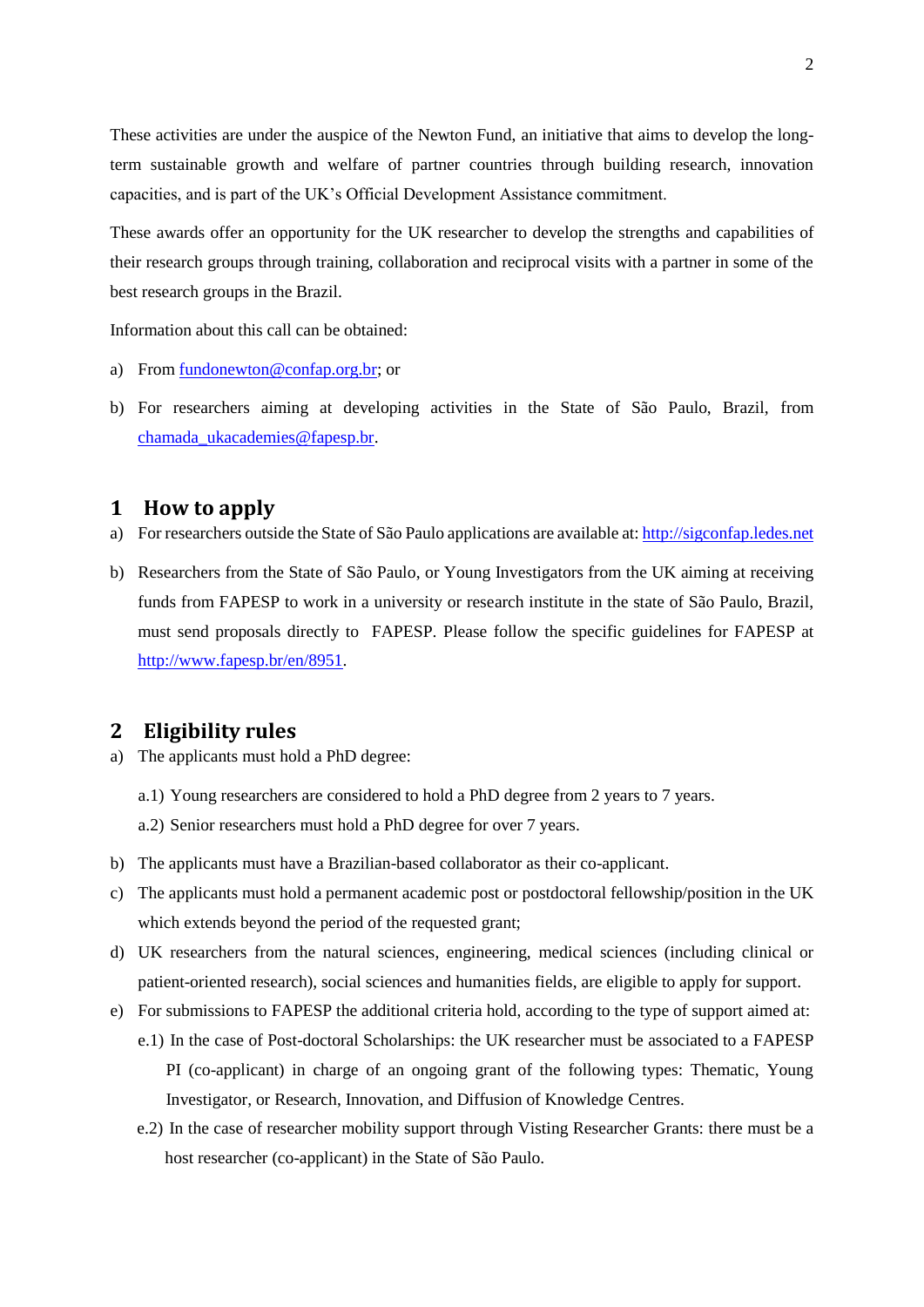e.3) In the case of Young Investigator Awards: the applicant must have a PhD or equivalent title, an outstanding research track record, and typically 2-5 years post-doctoral experience in a research group in the UK.

# **3 Types of Support offered**

- 3.1 Fellowships
- 3.1.1 For UK researchers aiming at receiving support from FAPs outside the state of São Paulo

Fellowship support is offered through two categories:

- a) For Young Researchers:
- A monthly scholarship of R\$ 7,000.00
- Airline ticket (round trip and economic class) and health insurance
- Scholarship for one undergraduate student to assist the researcher
- Grant in the amount of R\$ 25,000,00 each six months
- b) For Senior Researchers:
- A monthly scholarship of R\$ 10,000.00
- Airline ticket (round trip and economic class) and health insurance
- Scholarship for one undergraduate student to assist the researcher
- Grant in the amount of R\$ 25,000.00 each six months
- 3.1.2 For UK researchers aiming to receive support from FAPESP, to work in a University or Research Institute in the State of São Paulo
	- A monthly scholarship with value ranging from R\$ 9,148.80 (Young Researcher) to R\$ 13,653.60 (Full Professor). The level of payment is to be suggested by the host investigator and confirmed by FAPESP upon merit review.
	- Airline ticket and health insurance.
	- Scholarship for one undergraduate student to assist the researcher.
	- Grant to the host PI with whom the visitor will be associated: the host PI may request FAPESP supplementary funds up to R\$ 25.000.00 for every six months of stay of the visitor. These funds are to be used for research related expenses with to consumables, services, and travel.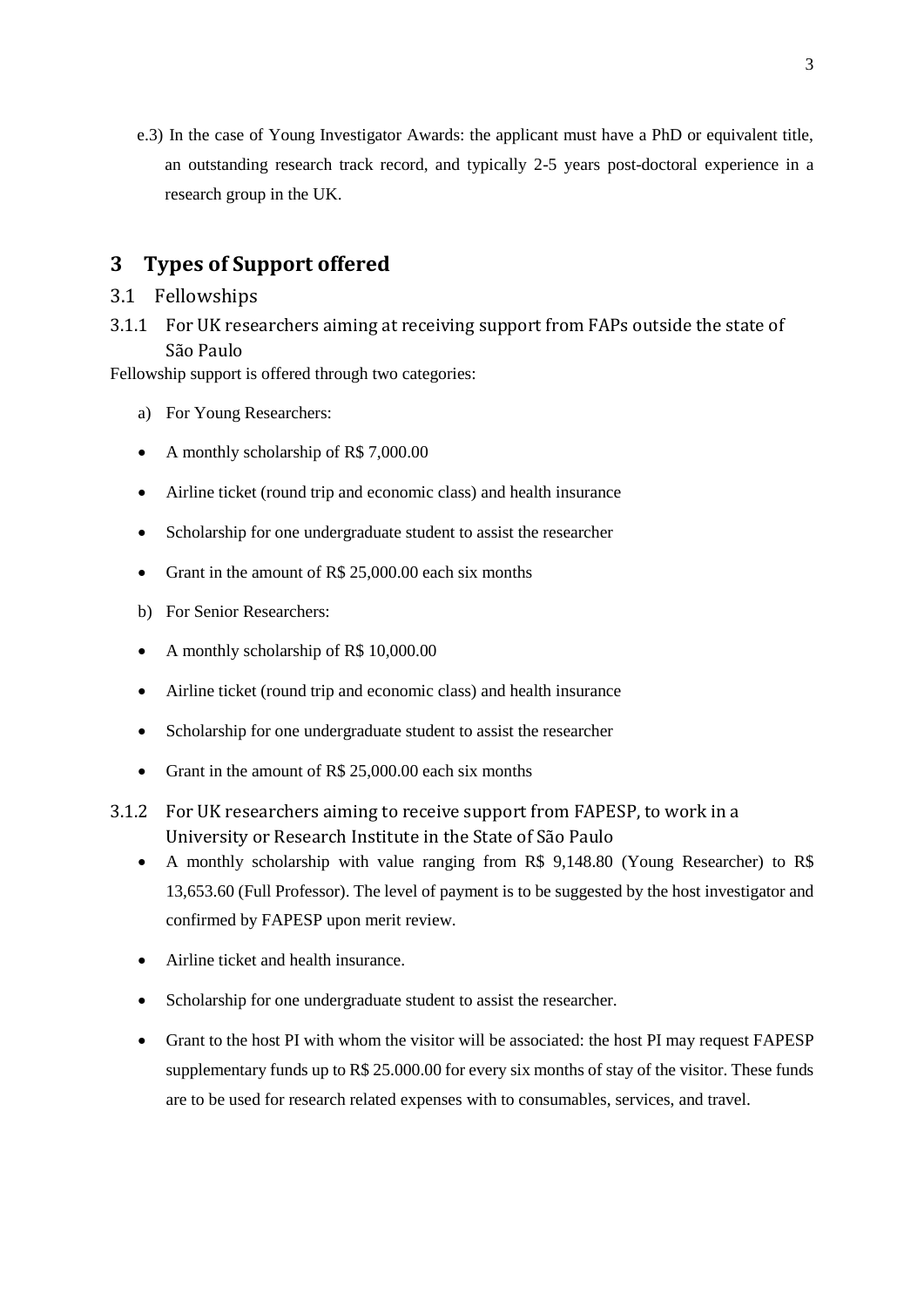#### 3.2 Research Mobility support

## 3.2.1 For UK researchers aiming at receiving support from FAPs outside the state of São Paulo

Two types of mission can be considered:

- a) Mission up to fifteen days:
- Airline ticket (round trip and economic class) and health insurance.
- Daily support in a value defined by the State Funding Agencies (FAPs)
- b) Mission from sixteen days to three months:
- Airline ticket (round trip and economic class) and health insurance.
- A monthly scholarship in the amount of R\$ 7,000.00 monthly.
- 3.2.2 For UK researchers aiming to receive support from FAPESP, to work in a University or Research Institute in the State of São Paulo
	- a) Mission up one month:
	- Airline ticket and health insurance.
	- Daily support be paid according to FAPESP's per diem table of values.
	- b) Mission from one month to twelve months:
	- Airline ticket and health insurance.
	- A monthly scholarship with value ranging from R\$ 9,148.80 (Young Researcher) to R\$ 13,653.60 (Full Professor). The level is to be suggested by the host investigator and confirmed by FAPESP upon merit review.

#### 3.3 Young Investigator Award

In addition to the above, for young investigators from the UK to start a research career in a university or research institution in the State of São Paulo, FAPESP offers, as part of the State of São Paulo side matching funds, an opportunity through its Young Investigator Awards. A FAPESP Young Investigator Award comprises funds for (more details at [http://www.fapesp.br/en/4479\)](http://www.fapesp.br/en/4479):

- Equipment, consumables, services, and travel necessary to the 4-year research project.
- A monthly scholarship for the Young Investigator of R\$ 6,980.40 (tax-free) to be paid for up to four years or until he/she obtains a permanent position in a university or research institution in the State of São Paulo.